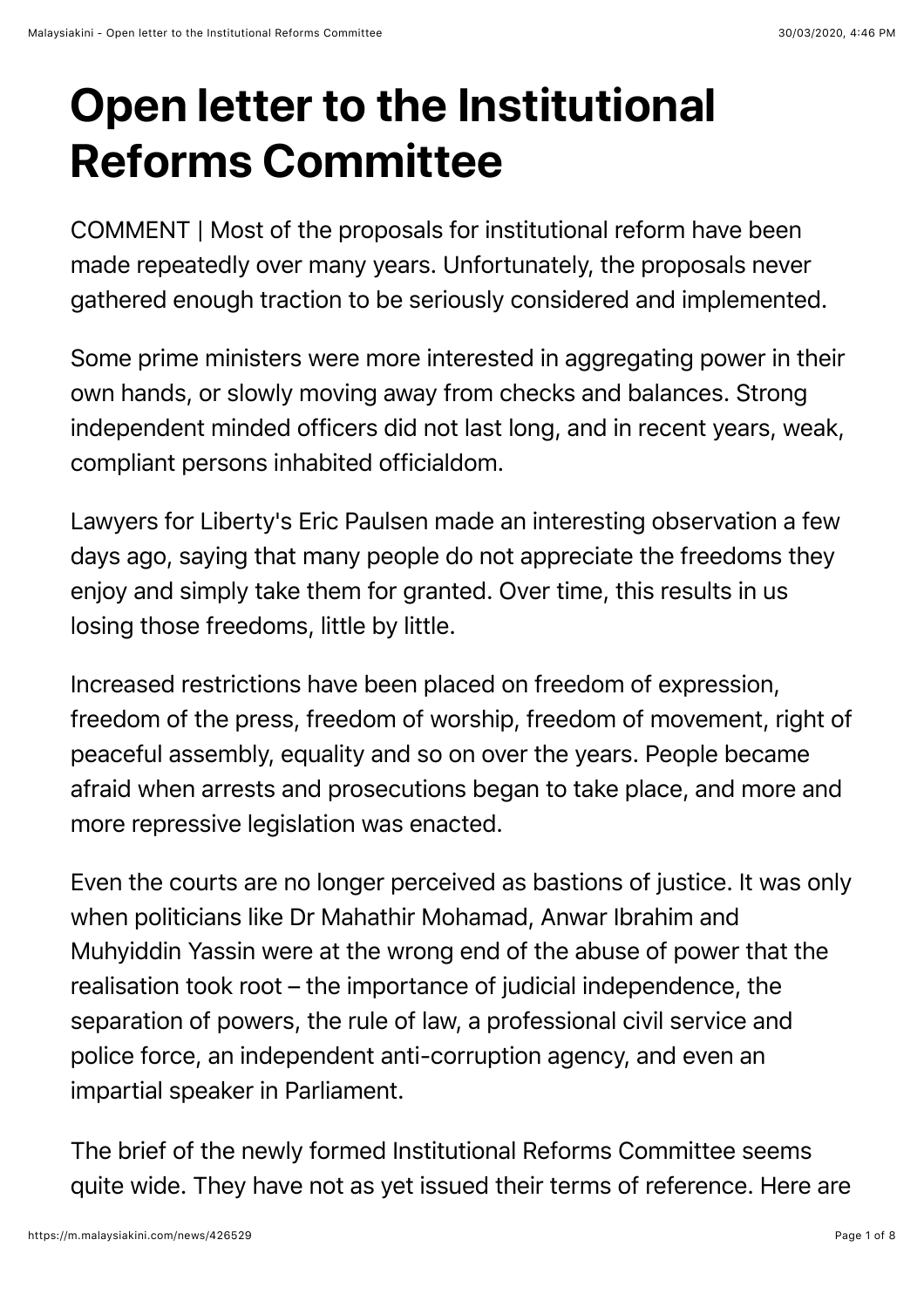some of the institutional reforms that are most urgently required.

### The courts

Judges hold the balance between the rights of citizens and the rights and power of the state, and mediate disputes between citizens. They play a vital role in ensuring that justice is done and that disputes are resolved in a fair and just way.

It is therefore essential that the right people are selected to become judges. Clear criteria must be established for candidates. Provision should be made for those lawyers who consider themselves qualified to become judges to apply to a body set up to vet applications and to make recommendations for appointment.

The power to appoint should not be vested with the prime minister, or even with the chief justice alone. The promotion of judges from the High Court to the Court of Appeal should be determined by such a body.

The present Judicial Appointments Commission (JAC) is the body appointed, but there are lingering issues about its composition and powers. Here, It is the prime minister who ultimately decides which candidates to accept as judges or those promoted to the Court of Appeal.

In the UK, members of the JAC are appointed by open competition. The chairperson of the commission is a layperson, as are the other five members of the 15-person tribunal. They make recommendations to the chief justice who has the power of veto, and the prime minister is not involved in the process altogether.

The point of this is to take the politics out of the process. Judges are not required to be friendly to the party in power; rather, they are required to be neutral of politics.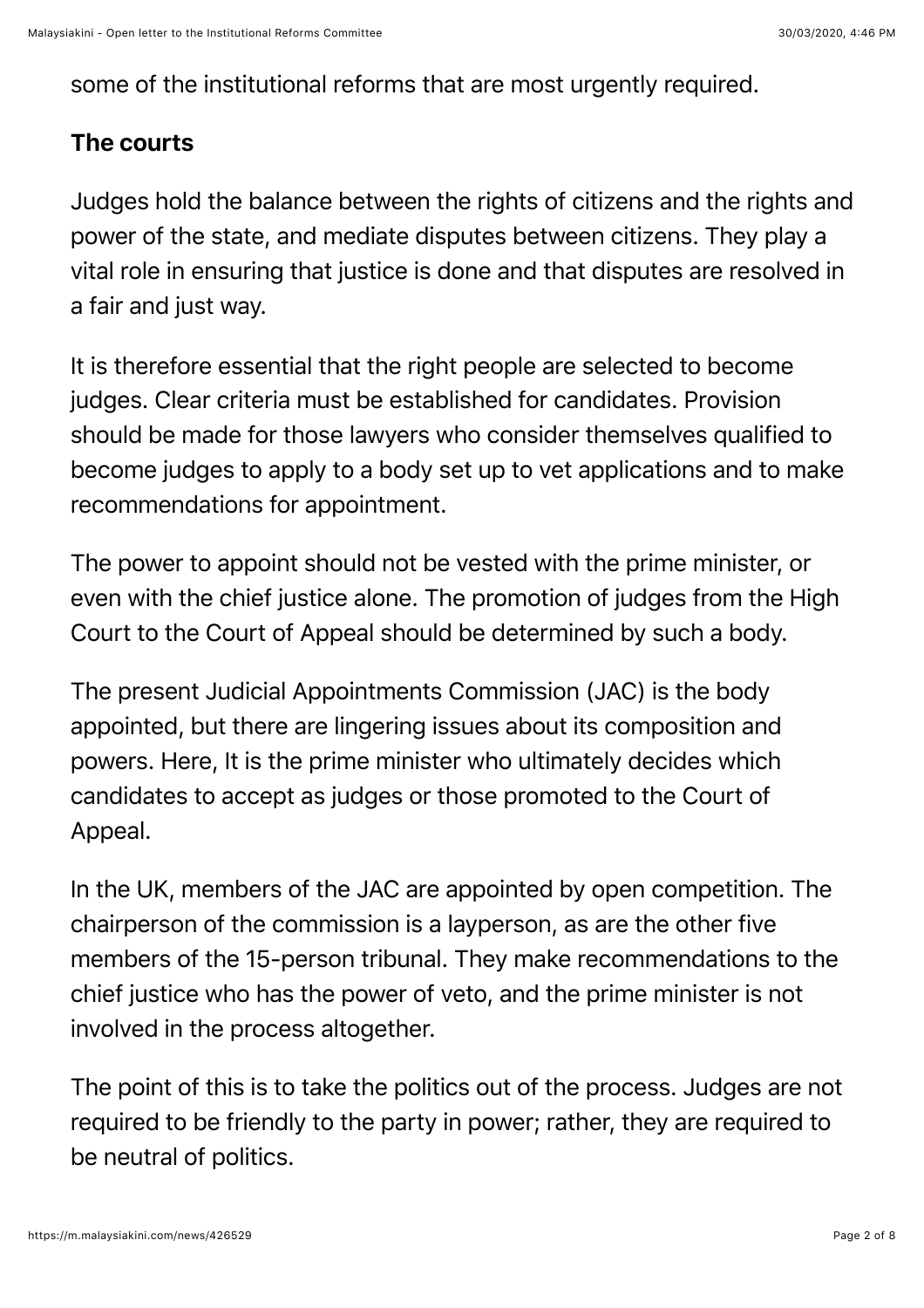Prior to 1988, the judicial power of the federation was vested in the High Court. After 1988, Article 121(1) of the Federal Constitution was amended to say that the High Court "shall have such jurisdiction and powers as may be conferred by or under federal law."

In other words, the High Court was only to have powers that the legislature chooses to give them. A recent Federal Court decision has suggested that such an amendment would have no effect, and the powers of the High Court would continue to devolve from the Constitution.

To make the position abundantly clear, that amendment should be rolled back, and the earlier clause restored. This is what the separation of powers means.

Judges will only be as independent as the system allows them to be. The independent legal mind is formed at law school and later in the practice of law. An independent Bar is the corollary to the independent judiciary.

A lawyer must be fearless in the pursuit of justice. And equally, a judge must decide without fear and favour. It follows that not all lawyers are suitable for judgeship, and only the best must be selected. A balance must be struck between appointing judges from the private sector and from the legal and judicial service.

# The attorney-general

Under our system the attorney-general is both adviser to the government and public prosecutor. In the UK and Australia, the AG is a political appointment, and only acts as adviser to the government. The power to prosecute is vested in an independent body headed by the chief prosecutor.

Under our system the AG is a very powerful person, and if he/she is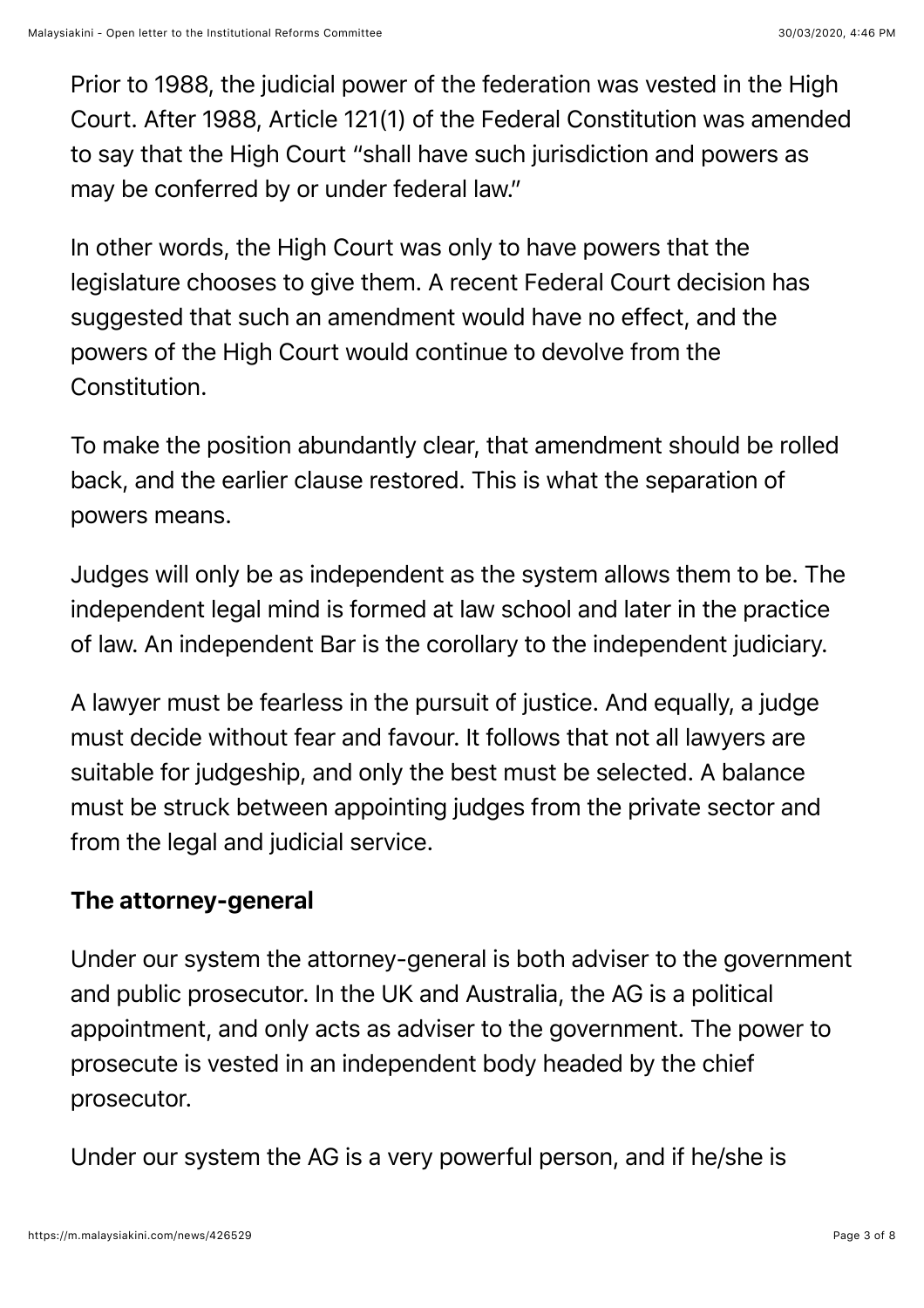pliable or corrupt, much damage can be done. To ensure the AG's independence, the constitution gives him/her the same protection as a judge. The AG can only be removed for misconduct and by the decision of a tribunal set up to hear charges made against him/her.

Consideration must be given as to how candidates for the position of AG are identified and as to who appoints the AG. If the AG is just the adviser to the government and the power to prosecute resides in a different body, the problem becomes less acute.

## The police

A few years ago, a Royal Commission of Inquiry was set up to examine complaints about the police force. That commission made many recommendations, including the setting up of an independent disciplinary body. There was strong resistance by the police and only a few of the recommendations were implemented. The recommendations of that commission should be revisited.

Allegations of abuse of power by members of the force are many. The number of deaths in detention is scandalous.

There was a time when the police officer was a reassuring presence. But in recent years, the perception has been that the police were used more in the repression of peaceful dissent than in preventing crime or apprehending criminals.

The killing of Atlantuya Shaariibuu by two police officers acting under orders remains unresolved. The question of who gave the orders for the killing of Atlantuya was never canvassed, and remains a mystery. Her family and the Mongolian government have repeatedly called for further investigation and for justice to be done.

# The MACC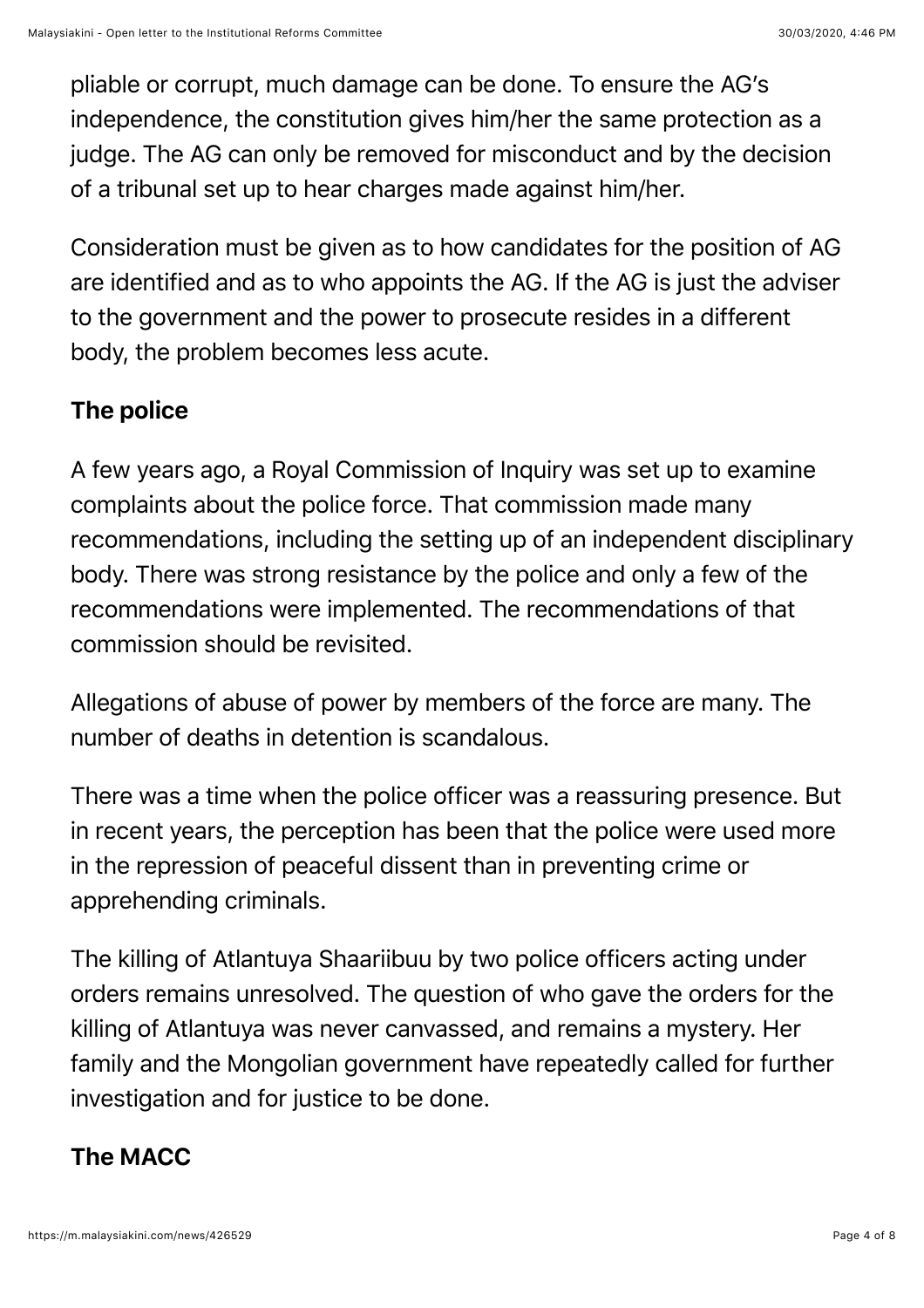The Scorpene submarine and 1MDB scandals have dominated our political and legal landscape for many years. They have rocked the nation. Senior officers were transferred out of the MACC because the investigation was getting close to the truth.

Suggestions have been made to make the MACC accountable only to Parliament, and to give them the power to initiate and conduct prosecutions.

# The Elections Commission

Past election commissioners have been partisan. They have assisted the ruling party stay in power through gerrymandering, malapportionment and the improper use of postal votes.

The Election Commission is an independent body. But its chief commissioners have not lived up to their constitutional responsibilities. It will be a challenge providing a solution to this problem.

#### Parliament

The sight of MPs shouting at each other – sometimes using 'unparliamentary' language – has been disillusioning. Hopefully things will change now.

MPs must educate themselves on the rules of debate. They must do their homework – both in scrutinising bills that come before them, and in addressing issues affecting the nation at the level of their constituencies and nationwide.

The role of the opposition must be acknowledged. Opposition MPs must be given the resources required to enable them to do their work, and must be treated as a 'government in waiting'.

There should be a shadow cabinet and we should also follow the UK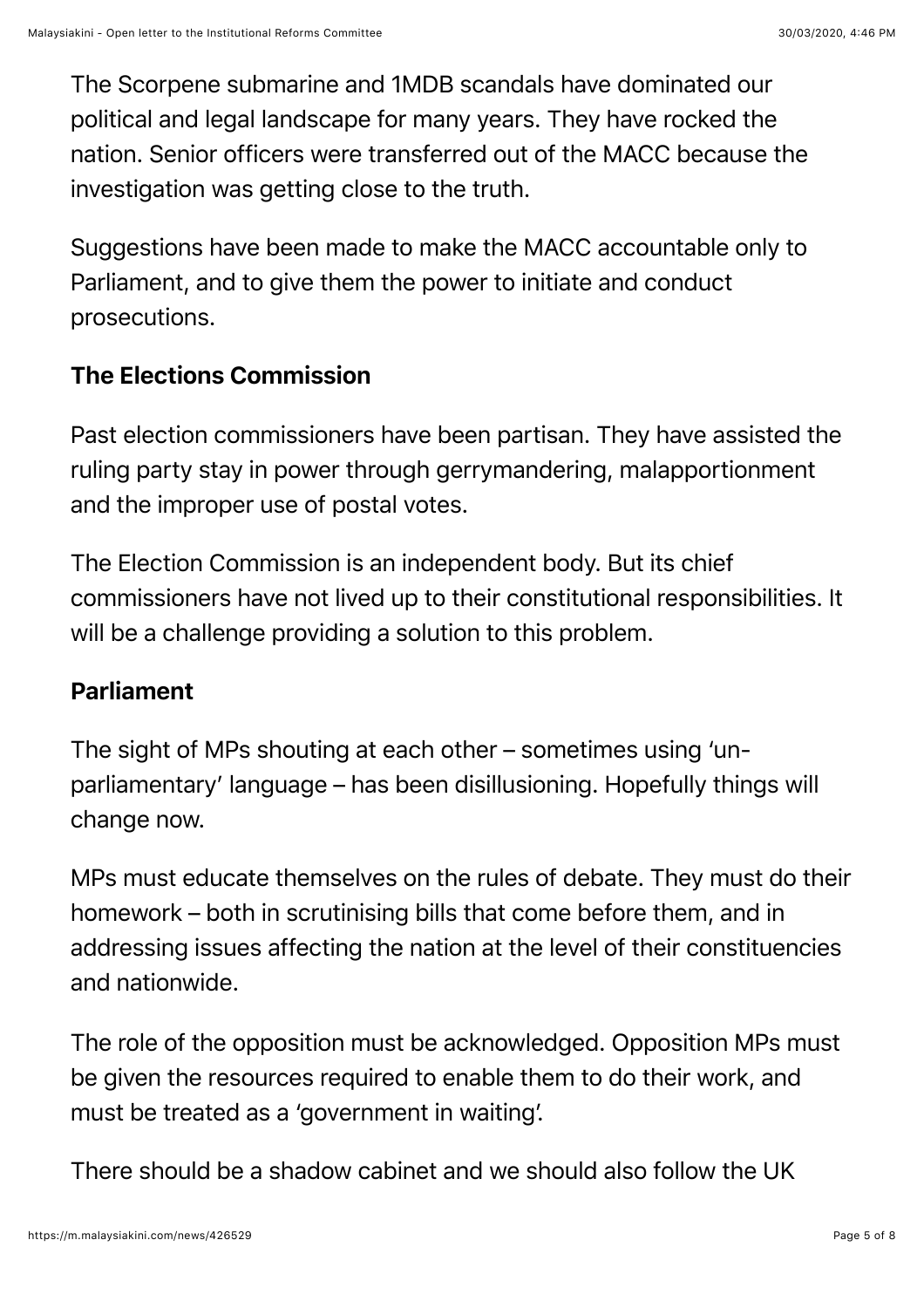model in the use of more select committees to scrutinise the work of government departments. Opposition members should serve on these committees.

Additionally, the speaker must be nonpartisan. In the UK, the speaker on his appointment resigns all political affiliations and swears allegiance to the responsibilities of the office.

## The Senate

The Senate must be more than a mere rubber stamp. It should be more than a place to reward aging party loyalists, but rather a place where bills and policies are vigorously debated. They should have the power to send bills back with suggestions for amendment.

Senators should be appointed to represent minorities and special interest groups – like environmentalists, disabled people, etc. Some should represent minority parties – even members of the opposition. They should be outstanding men and women whose views would be useful to the nation.

# The Public Accounts Committee

Given the importance of this office we should follow best practices. For a start, the leader of the opposition should sit as the chair of the Public Accounts Committee. And the proceedings of the PAC on important inquiries, like 1MDB, should be open to the public. In the UK, they are telecast live. This ensures transparency and prevents allegations of cover-ups.

# The civil service

This is a vast area, and there have been many studies done on the improvement of the civil service.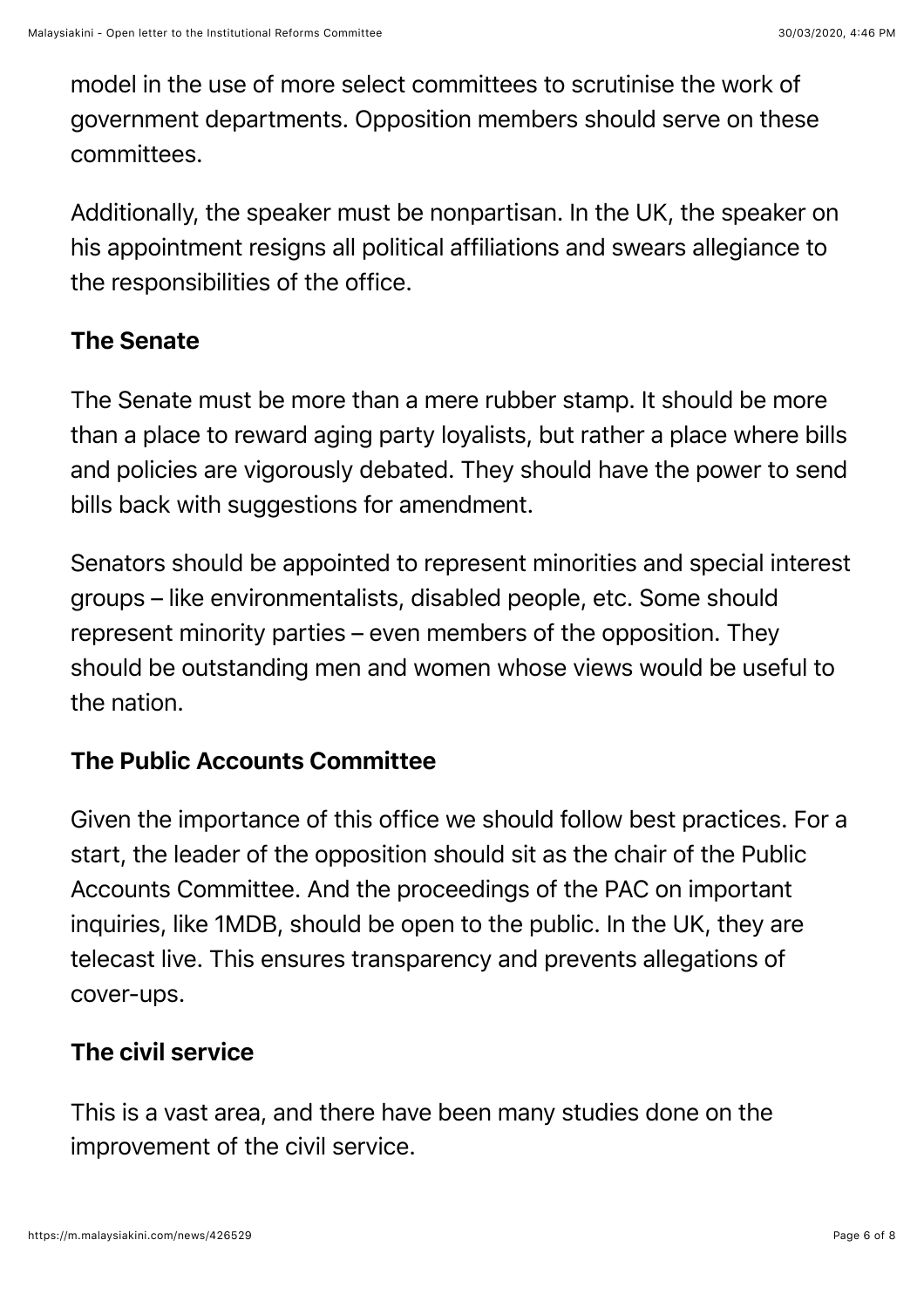Arguably, there have been in recent years improvements in the quality and efficiency of the service. The size of the civil service is an issue. Too many civil servants result in underemployment and inefficiency.

Next is the demography of the civil service. The civil service should reflect the racial diversity of the population. In that way, all races are represented, and their needs and sensitivities will be better addressed. And it is important for nation building that all races participate in their own governance – not just at the political level, but also in the civil service and in the armed forces.

Finally, and probably the most crucial point. Promotion in the civil service should be made on merit. Only the best should head departments. Regard must be had for ability, integrity, character and for leadership.

Knowledge and proficiency in several languages should be encouraged with Malay and English being essential requirements. Knowledge of other vernacular or local languages should be regarded as useful. This will enable them to communicate more effectively with people, especially given that Malaysia has 137 living languages.

Only as good as the people in office

In the ultimate analysis, whatever structural reforms are made, a system is only as good as the people who are appointed to look after them or to discharge the responsibilities given to them.

Attention must be given to the suitability of candidates for the various positions. Strong men and women of ability and integrity must be appointed – those willing to risk their jobs and positions when resisting actions that are clearly wrong.

There must be independent bodies making critical appointments to prevent the appointment of pliable persons into jobs requiring